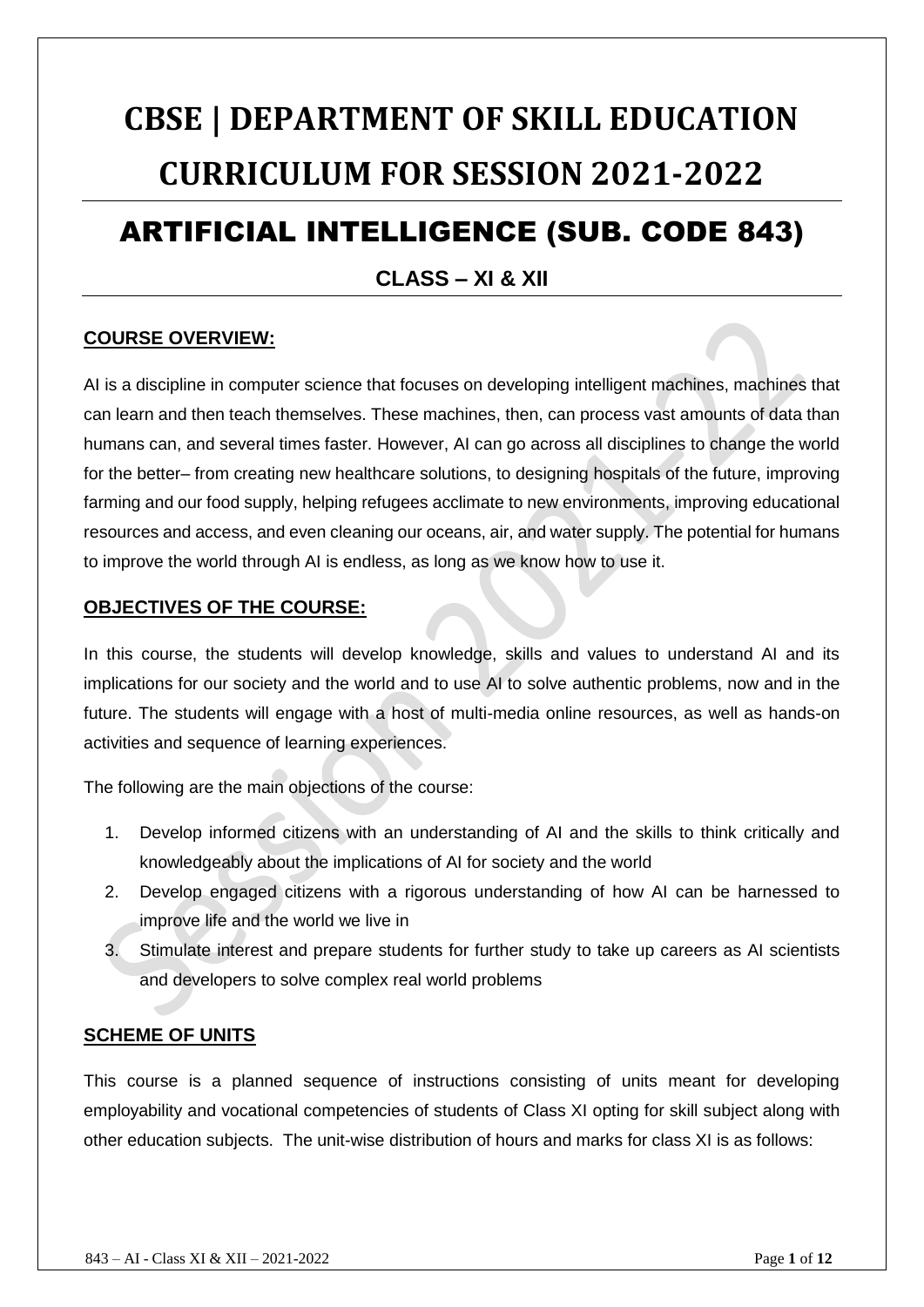## ARTIFICIAL INTELLIGENCE (SUBJECT CODE - 843)

**Class XI (Session 2021-22)**

**Total Marks: 100 (Theory - 50 + Practical - 50)**

|                   | Term           | <b>UNITS</b>                                                                                                                                                                                                                                          | <b>HOURS</b><br>(Theory + Practical) | <b>MAX. MARKS</b><br>(Theory + Practical) |
|-------------------|----------------|-------------------------------------------------------------------------------------------------------------------------------------------------------------------------------------------------------------------------------------------------------|--------------------------------------|-------------------------------------------|
|                   |                | <b>Employability Skills</b>                                                                                                                                                                                                                           |                                      |                                           |
|                   | Term I         | Unit 1: Communication Skills-III                                                                                                                                                                                                                      | 10                                   |                                           |
|                   |                | Unit 2: Self-Management Skills-III                                                                                                                                                                                                                    | 10                                   |                                           |
| Part A            |                | Unit 3 : ICT Skills-III                                                                                                                                                                                                                               | 10                                   | 10                                        |
|                   | <b>Term II</b> | Unit 4 : Entrepreneurial Skills-III                                                                                                                                                                                                                   | 15                                   |                                           |
|                   |                | Unit 5 : Green Skills-III                                                                                                                                                                                                                             | 05                                   |                                           |
|                   |                | <b>Total</b>                                                                                                                                                                                                                                          | 50                                   | 10                                        |
|                   |                | <b>Subject Specific Skills</b>                                                                                                                                                                                                                        |                                      |                                           |
|                   | Term I         | Unit 1: Introduction To Al                                                                                                                                                                                                                            | 30                                   |                                           |
|                   |                | <b>Unit 2:</b> Al Applications & Methodologies*                                                                                                                                                                                                       | 30                                   |                                           |
|                   |                | Unit 3: Maths For Al                                                                                                                                                                                                                                  | 10 <sup>°</sup>                      | 20                                        |
|                   |                | Unit 4: Al Values (Ethical Decision Making)                                                                                                                                                                                                           | 5                                    |                                           |
|                   |                | <b>Unit 5: Introduction To Storytelling*</b>                                                                                                                                                                                                          | 20                                   |                                           |
| <u>ന</u>          | <b>Term II</b> | <b>Unit 6:</b> Critical & Creative Thinking*                                                                                                                                                                                                          | 5                                    |                                           |
| Part              |                | <b>Unit 7: Data Analysis (Computational</b><br>Thinking)*                                                                                                                                                                                             | 30                                   |                                           |
|                   |                | Unit 8: Regression                                                                                                                                                                                                                                    | 30                                   | 20                                        |
|                   |                | Unit 9: Classification & Clustering                                                                                                                                                                                                                   | 20                                   |                                           |
|                   |                | Unit 10: Al Values (Bias Awareness)*                                                                                                                                                                                                                  | 30                                   |                                           |
|                   |                | *Unit 2, 5, 6, 7 & 10 are to be Assessed<br>through Practicals Only                                                                                                                                                                                   |                                      |                                           |
|                   |                | <b>Total</b>                                                                                                                                                                                                                                          | 210                                  | 40                                        |
| <u>ပ</u><br>Part  |                | <b>Practical Work-</b><br>• Unit 2: Al Applications & Methodologies<br>• Unit 5: Introduction To Storytelling<br>Unit 6: Critical & Creative Thinking<br>• Unit 7: Data Analysis (Computational<br>Thinking)<br>• Unit 10: AI Values (Bias Awareness) |                                      |                                           |
|                   |                | <b>Practical Examination</b>                                                                                                                                                                                                                          |                                      | 40                                        |
|                   |                | Viva-Voce                                                                                                                                                                                                                                             |                                      |                                           |
|                   |                | <b>Total</b>                                                                                                                                                                                                                                          |                                      | 40                                        |
| $\mathbf{\Omega}$ |                | Project Work/ Field Visit/ Project/<br>Ideation + presentation                                                                                                                                                                                        |                                      | 10                                        |
| Part              |                | Viva-Voce                                                                                                                                                                                                                                             |                                      |                                           |
|                   |                | <b>Total</b>                                                                                                                                                                                                                                          |                                      | 10                                        |
|                   |                | <b>GRAND TOTAL</b>                                                                                                                                                                                                                                    | 260                                  | 100                                       |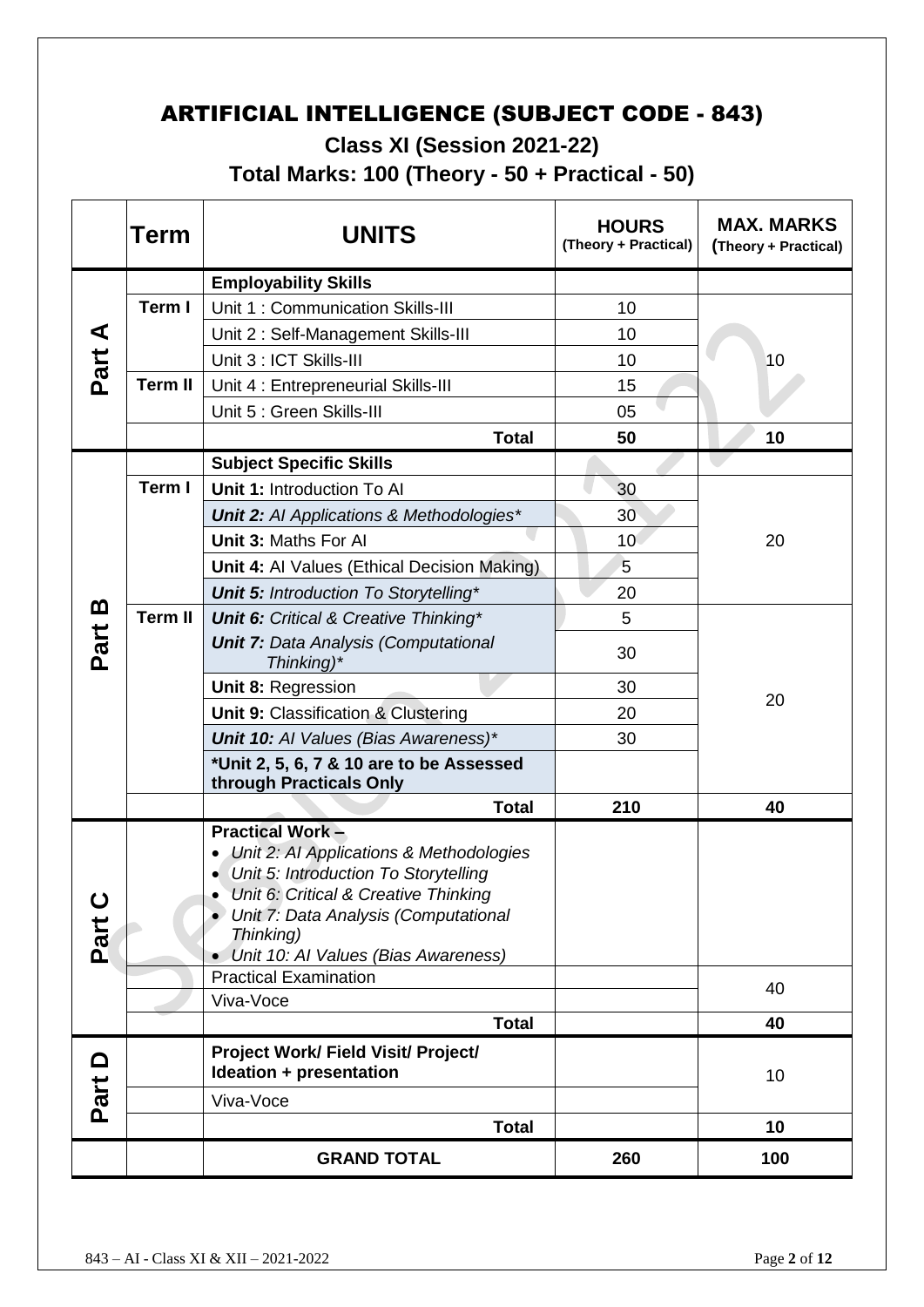## **DETAILED CURRICULUM/ TOPICS FOR CLASS XI**

#### **PART-A: EMPLOYABILITY SKILLS**

| <b>S. No.</b> | <b>Units</b>                                                | <b>Duration in Hours</b> |
|---------------|-------------------------------------------------------------|--------------------------|
| 1.            | Unit 1: Communication Skills-III                            | 10                       |
| 2.            | Unit 2: Self-management Skills-III                          | 10                       |
| 3.            | Unit 3: Information and Communication Technology Skills-III | 10                       |
| 4.            | Unit 4: Entrepreneurial Skills-III                          | 15                       |
| 5.            | Unit 5: Green Skills-III                                    | 05                       |
|               | TOTAL                                                       | 50                       |

#### **NOTE: Detailed Curriculum/ Topics to be covered under Part A: Employability Skills can be downloaded from CBSE website**.

## **Part-B – SUBJECT SPECIFIC SKILLS**

#### • **TERM I:**

|                      | Unit1:  | Introduction to AI                          |
|----------------------|---------|---------------------------------------------|
| Level I: Al Informed | Unit 2: | Al Applications & Methodologies*            |
| (Al Foundations)     |         | Unit 3: Math for Al                         |
|                      |         | Unit 4: Al Values (Ethical Decision Making) |
|                      |         | • Unit 5: Introduction to Storytelling*     |

• **TERM II:**

|                                    |         | • Unit 6: Critical & Creative Thinking*           |
|------------------------------------|---------|---------------------------------------------------|
|                                    |         | • Unit 7: Data Analysis (Computational Thinking)* |
| Level 2: Al Inquired<br>(Al Apply) | Unit 8: | Regression                                        |
|                                    |         | Unit 9: Classification & Clustering               |
|                                    |         | • Unit 10: Al Values (Bias Awareness)*            |

## **NOTE: \* UNITS 2, 5, 6, 7 & 10 should be assessed in Practical Examination only and should not be assessed in Theory Examination.**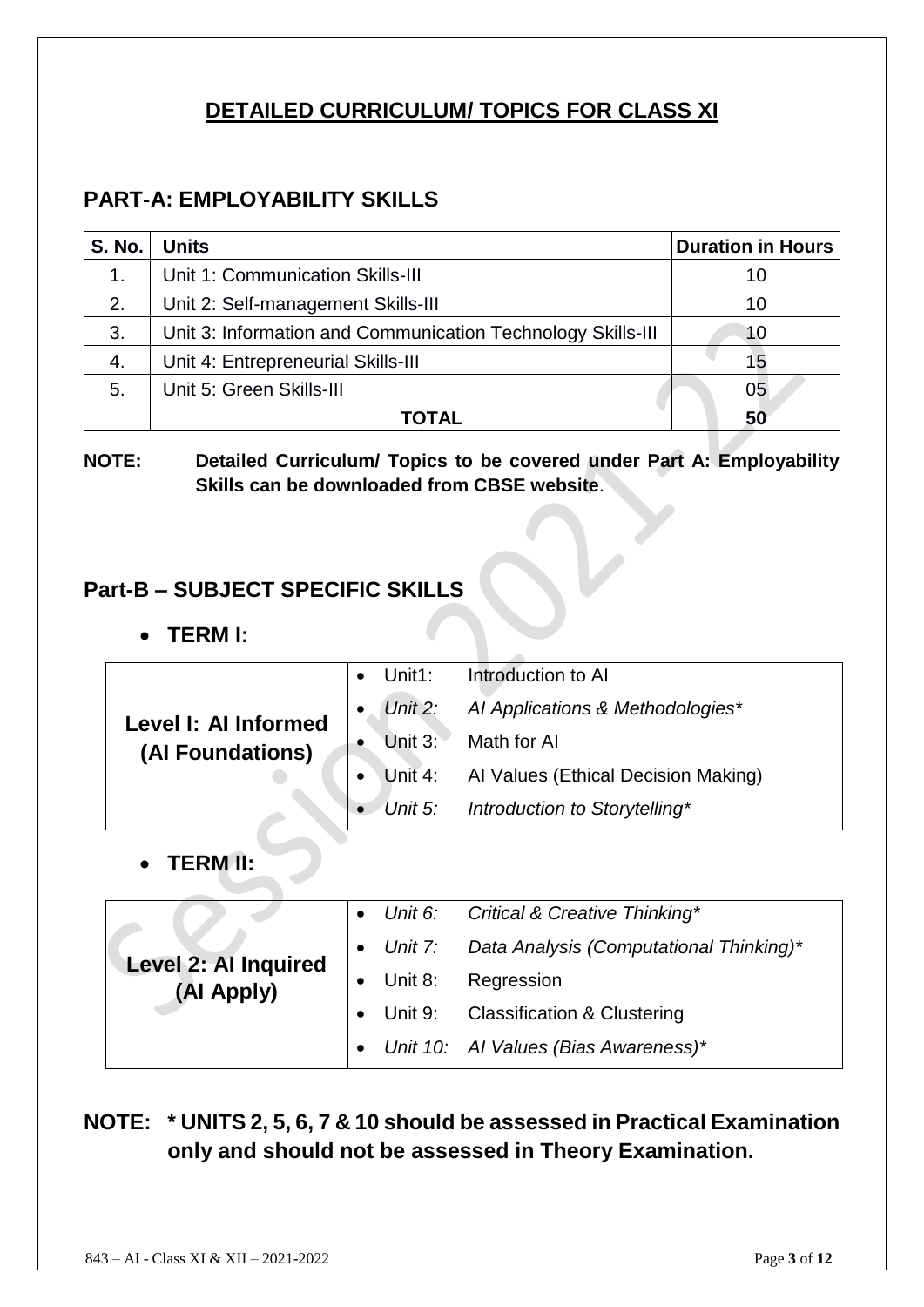## **DETAILED CURRICULUM/ TOPICS**

## **LEVEL I: AI INFORMED (AI Foundations) -**

| <b>UNIT</b>         | <b>TOPICS</b>                                                | <b>LEARNING OUTCOMES</b>                                     |
|---------------------|--------------------------------------------------------------|--------------------------------------------------------------|
| <b>Unit 1:</b>      | <b>Introduction-AI for everyone</b>                          |                                                              |
| <b>Introduction</b> | What is AI?                                                  | Knowledge - Define AI and                                    |
| (knowledge)         | Kids can Al<br>$\circ$                                       | <b>ML</b>                                                    |
|                     | History of Al<br>$\bullet$                                   |                                                              |
|                     | What is Machine Learning                                     | <b>Comprehension</b> – What are                              |
|                     | Difference between conventional<br>$\bigcirc$                | the AI products/ applications<br>in society and how are they |
|                     | programming and machine learning                             | different from non-Al                                        |
|                     | How is Machine learning related to<br>$\circ$                | products/ applications?                                      |
|                     | AI?                                                          |                                                              |
|                     | What is data?                                                |                                                              |
|                     | Structured<br>$\circ$<br>Unstructured                        | <b>Evaluation</b> – What kind of<br>jobs may appear in the   |
|                     | $\circ$<br>Examples of unstructured data-text,               | future?                                                      |
|                     | $\circ$<br>images                                            |                                                              |
|                     | Terminology and Related Concepts Intro to                    |                                                              |
|                     | <u>AI</u>                                                    |                                                              |
|                     | Machine learning<br>$\circ$                                  |                                                              |
|                     | Supervised learning (examples)<br>O                          |                                                              |
|                     | Unsupervised learning (examples)<br>$\circ$                  |                                                              |
|                     | Deep learning<br>$\circ$                                     |                                                              |
|                     | Reinforcement learning<br>$\circ$                            |                                                              |
|                     | Machine Learning Techniques and<br>$\circ$                   |                                                              |
|                     | Training<br><b>Neural Networks</b>                           |                                                              |
|                     | $\circ$<br>What machine learning can and cannot do           |                                                              |
|                     | ٠<br>More examples of what machine learning                  |                                                              |
|                     | can and cannot do                                            |                                                              |
|                     | Jobs in Al                                                   |                                                              |
| Unit 2: Al          | <b>Present day AI and Applications</b>                       |                                                              |
| <b>Applications</b> |                                                              | Knowledge - Where can Al                                     |
| and                 | Key Fields of Application in Al                              | be applied (like in the field of                             |
| Methodologi         | Chatbots (Natural Language<br>$\circ$<br>Processing, speech) | Computer vision, Speech,                                     |
| es                  | Alexa, Siri and others<br>$\circ$                            | Text, etc.), What is deep                                    |
| (Introduction)      | Computer vision<br>$\circ$                                   | learning?                                                    |
|                     | <b>Weather Predictions</b><br>$\circ$                        |                                                              |
| (Knowledge)         | Price forecast for commodities<br>$\circ$                    | <b>Comprehension - How Al</b>                                |
|                     | Self-driving cars<br>$\circ$                                 | will impact our society                                      |
|                     | Characteristics and types of AI                              |                                                              |
|                     | Data driven<br>$\circ$                                       | <b>Analysis</b> – How should we                              |
|                     | Autonomous systems<br>$\circ$                                | get ready for the AI age                                     |
|                     | Recommender systems<br>$\circ$                               | (future)                                                     |
|                     | Human like<br>$\circ$                                        |                                                              |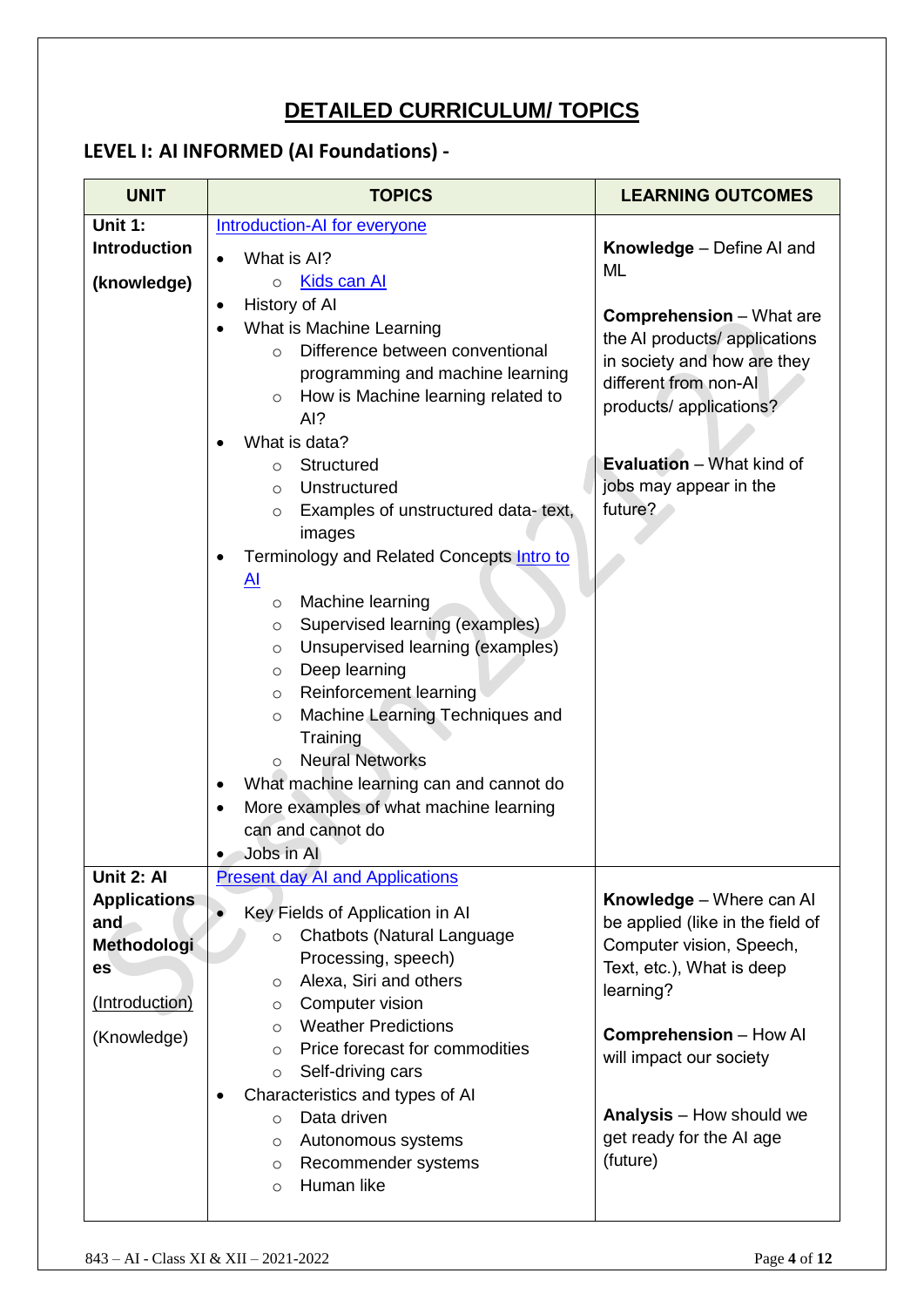| <b>UNIT</b>                                                                | <b>TOPICS</b>                                                                                                                                                                                                                                                                                                                                                                                                                                                                                                                                                                                                                                                                                                                                                                                    | <b>LEARNING OUTCOMES</b>                                                                                                                                                                                         |
|----------------------------------------------------------------------------|--------------------------------------------------------------------------------------------------------------------------------------------------------------------------------------------------------------------------------------------------------------------------------------------------------------------------------------------------------------------------------------------------------------------------------------------------------------------------------------------------------------------------------------------------------------------------------------------------------------------------------------------------------------------------------------------------------------------------------------------------------------------------------------------------|------------------------------------------------------------------------------------------------------------------------------------------------------------------------------------------------------------------|
|                                                                            | Cognitive Computing (Perception, Learning,<br>$\bullet$<br>Reasoning) Cognitive computing<br>Recommended deep-dive in NLP, CV, etc.*<br>٠<br>Al and Society coursera-ai-for-everyone<br>٠<br>The Future with AI, and AI in Action<br>$\bullet$<br>(Introduction)<br>Non-technical explanation of deep learning<br>٠<br>coursera-ai-for-everyone                                                                                                                                                                                                                                                                                                                                                                                                                                                  |                                                                                                                                                                                                                  |
| Unit 3:<br><b>Maths for Al</b><br>(Recap)<br>(Knowledge)                   | Introduction to matrices (Recap)<br>$\bullet$<br>Introduction to set theory (Recap)<br>$\bullet$<br>Introduction to data table joins<br>$\circ$<br>Simple statistical concepts<br>$\bullet$<br>Visual representation of data, bar graph,<br>$\bullet$<br>histogram, frequency bins, scatter plots, etc.<br>With co-ordinates and graphs introduction to<br>$\bullet$<br>dimensionality of data<br>Simple linear equation<br>$\bullet$                                                                                                                                                                                                                                                                                                                                                            | <b>Comprehension</b> - Linear<br>Algebra, Statistics, Basics of<br>Graphs and Set theory<br><b>Application</b> – Application of<br>Math in AL<br><b>Synthesis</b> - Representing<br>data in term of mathematical |
| Unit 4: Al<br><b>Values</b><br>(Ethical<br>decision<br>making)<br>(Values) | Least square method of regression<br>$\circ$<br>AI: Issues, Concerns and Ethical Considerations<br><b>Issues and Concerns around AI</b><br>$\bullet$<br>AI and Ethical Concerns<br>$\bullet$<br>AI and Bias<br>AI: Ethics, Bias, and Trust<br><b>Employment and Al</b>                                                                                                                                                                                                                                                                                                                                                                                                                                                                                                                           | formula<br>Knowledge - Ethics, Bias,<br>Impacts of bias on society<br>Application - Spot issue in<br>data, Make arguments, Apply<br>rules                                                                        |
| Unit 5:<br><b>Introduction</b><br>to story<br>telling<br>(Skills)          | Storytelling: communication across the ages<br>$\bullet$<br>o Learn why storytelling is so powerful and<br>cross-cultural, and what this means for<br>data storytelling<br>The Need for Storytelling<br>Story telling with data<br>o By the numbers: How to tell a great story<br>with your data.<br><b>Conflict and Resolution</b><br>○ Everyone wants to resolve conflict, and a<br>good data storyteller is there to help!<br>Storytelling for audience<br>○ Your data storytelling depends on the<br>background knowledge of your audience.<br>Insights from storytelling<br>o Make the audience care about the data<br>○ Keep the audience engaged<br>o Create from the end; present from the<br>beginning<br>○ Start with an anecdote, end with the data<br>o Build suspense, not surprise | <b>Skill</b> – Imagination, mapping<br>the plot into key events<br>increasing memory retention.<br><b>Application-Helping in</b><br>creating blogs, videos, and<br>other content.                                |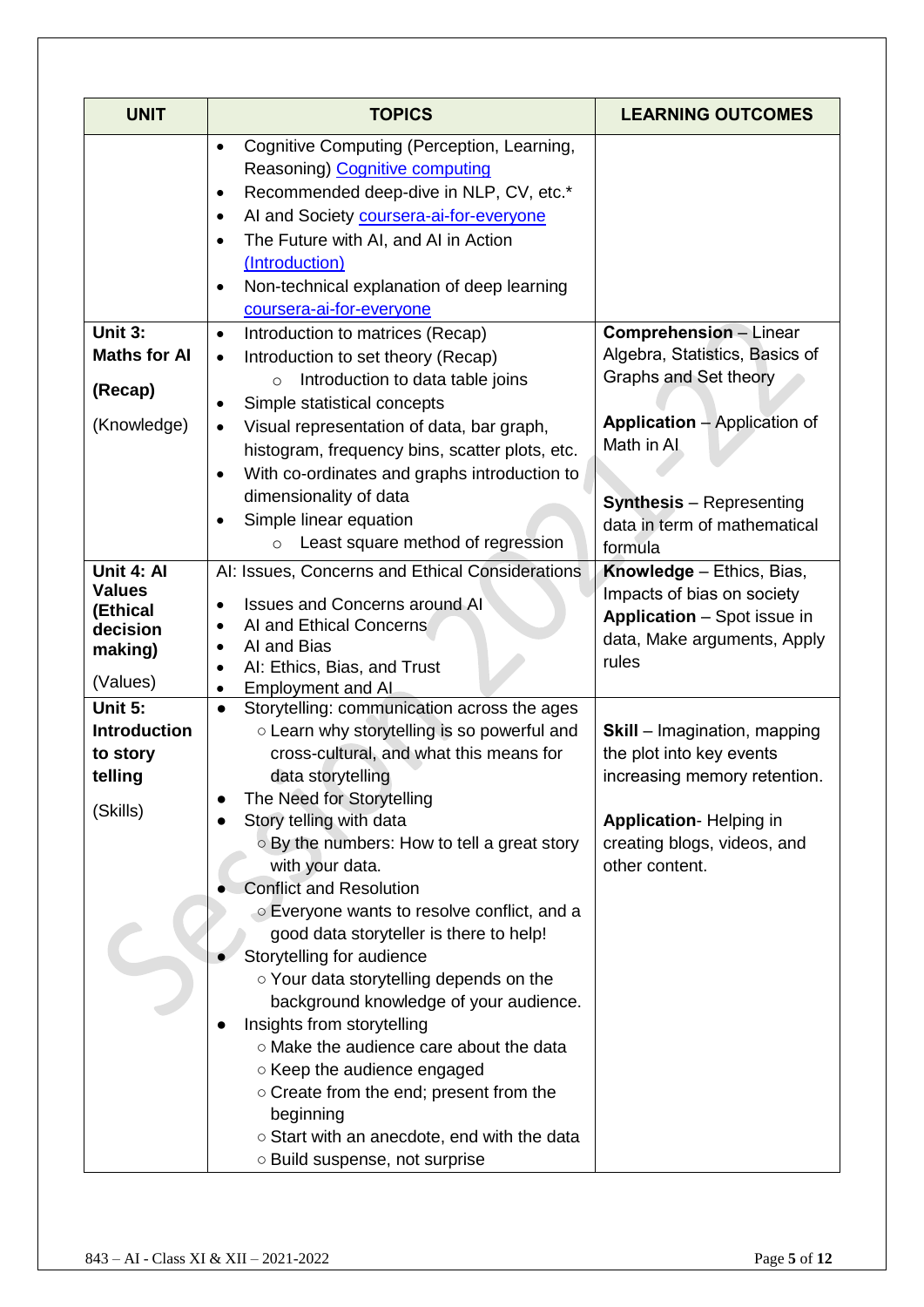#### **LEVEL 2: AI INQUIRED (AI Apply)**

| <b>UNIT</b>                                                                | <b>TOPICS</b>                                                                                                                                                                                                                                                                                                                                                                                                                                                                                  | <b>LEARNING OUTCOMES</b>                                                                                                                                                                                                                                                                                  |
|----------------------------------------------------------------------------|------------------------------------------------------------------------------------------------------------------------------------------------------------------------------------------------------------------------------------------------------------------------------------------------------------------------------------------------------------------------------------------------------------------------------------------------------------------------------------------------|-----------------------------------------------------------------------------------------------------------------------------------------------------------------------------------------------------------------------------------------------------------------------------------------------------------|
| <b>Unit 6: Critical</b><br>and Creative<br>thinking<br>(Skills)            | Design thinking framework<br>$\bullet$<br>$\circ$ Right questioning (5W and 1H)<br>o Identifying the problem to solve<br>o Ideate                                                                                                                                                                                                                                                                                                                                                              | <b>Skill - Understanding the problem</b><br>and being able to express the<br>same<br><b>Creativity – To be able to</b><br>develop/innovate from design a<br>solution                                                                                                                                      |
| Unit 7: Data<br><b>Analysis</b><br>(Computational<br>thinking)<br>(Skills) | Types of structured data<br>$\bullet$<br>o Date and time<br>$\circ$ String<br>o Categorical<br>Representation of data<br>٠<br>Exploring Data Exploring data (Pattern<br>٠<br>recognition)<br>o Cases, variables and levels of<br>measurement<br>o Data matrix and frequency table<br>o Graphs and shapes of distributions<br>o Mode, median and mean<br>o Range, interquartile range and box<br>plot*<br>o Variance and standard deviation*<br>o Z-scores*<br>○ Example<br>o Practice exercise | Knowledge - Types of structured<br>data, statistical principals -<br>frequency tables, mean, median,<br>mode, range, etc.<br><b>Application</b> - Representing data<br>in terms of graphs, statistical<br>models<br><b>Synthesis</b> - To be able to<br>represent a simple problem in<br>terms of numbers |
| Unit 8:                                                                    | <b>Correlation and Regression</b><br>$\bullet$                                                                                                                                                                                                                                                                                                                                                                                                                                                 | Knowledge - Correlations,                                                                                                                                                                                                                                                                                 |
| <b>Regression</b><br>(Knowledge)                                           | Crosstabs and scatterplots<br>$\circ$<br>Pearson's r<br>$\circ$<br>Regression - Finding the line<br>O<br>○ Regression - Describing the line<br>○ Regression - How good is the line?<br>Correlation is not causation<br>$\circ$<br>Example contingency table<br>$\circ$<br>Example Pearson's r and regression<br>Readings                                                                                                                                                                       | Regression, and other related<br>terms<br><b>Applications</b> – Being able to<br>relate data with regression and<br>correlation. Everyday applications<br>of these mathematical concepts.                                                                                                                 |
|                                                                            | Correlation<br>$\circ$<br>Regression<br>O<br>Caveats and examples<br>O<br><b>Practice exercise Correlation and</b><br>$\circ$<br><b>Regression</b><br>Explain the importance of data from<br>$\circ$<br>above examples<br>○ How prediction changes with<br>changing data?                                                                                                                                                                                                                      |                                                                                                                                                                                                                                                                                                           |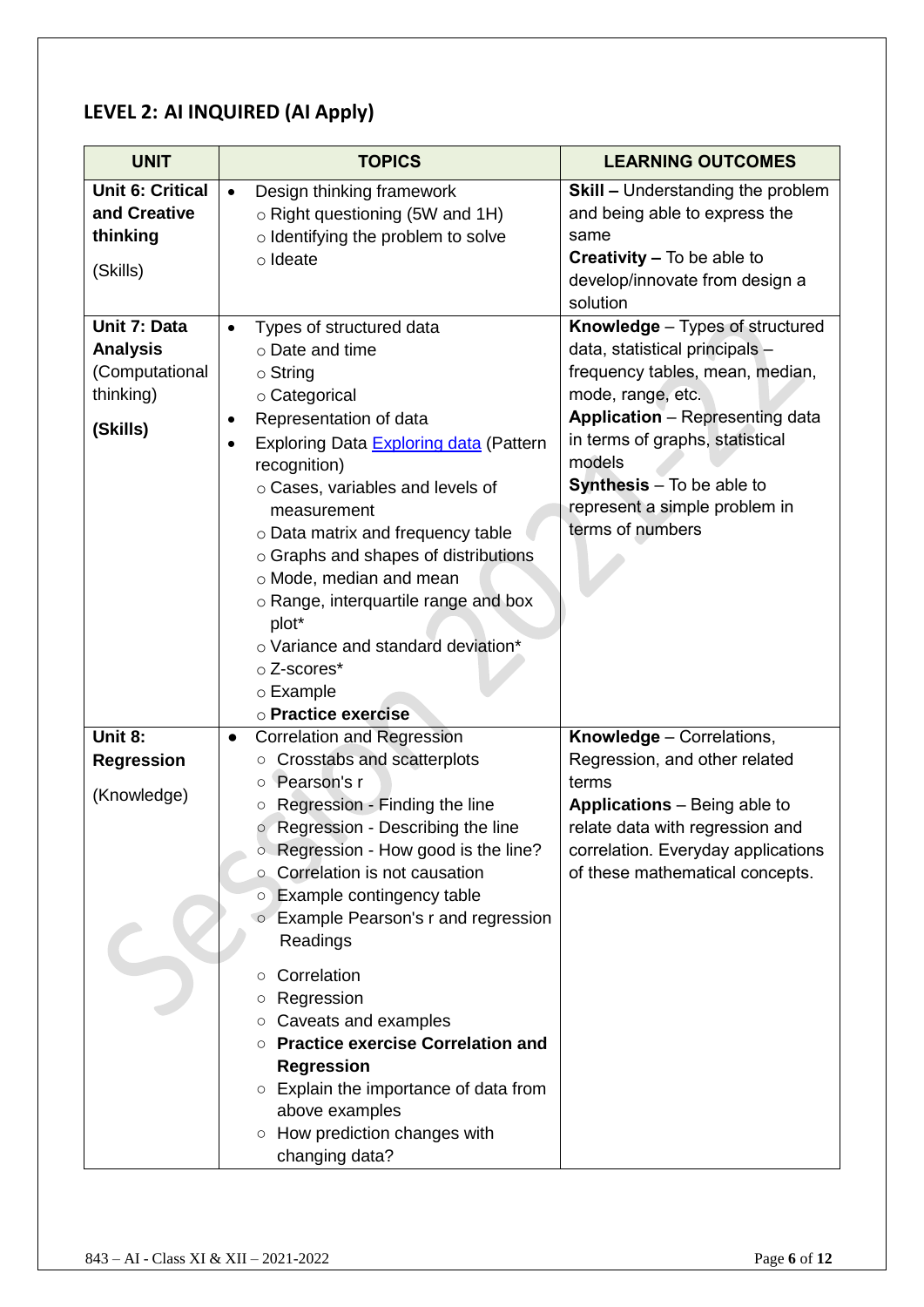| Unit 9:<br><b>Classification</b>                                    | What is a classification problem?<br><b>Examples</b><br>$\bullet$                                                                                                                                                                                                                                                                                                                            | <b>Knowledge</b> - What is                                                                                                                                                                                                                |
|---------------------------------------------------------------------|----------------------------------------------------------------------------------------------------------------------------------------------------------------------------------------------------------------------------------------------------------------------------------------------------------------------------------------------------------------------------------------------|-------------------------------------------------------------------------------------------------------------------------------------------------------------------------------------------------------------------------------------------|
| & Clustering                                                        | - Simple binary classification                                                                                                                                                                                                                                                                                                                                                               | classification and its types, what                                                                                                                                                                                                        |
| (Knowledge)                                                         | Introduction to binary classification with<br>logistic regression<br>True positives, true negatives, false<br>positives and false negatives<br>Where we should care more<br>$\circ$<br>with examples<br>Example- false negative of a<br>$\circ$<br>disease detection can have<br>different implication than false<br>positive, one will be more<br>physical harm and other will be<br>mental | kind of problems may be placed<br>under the category of a<br>classification problem<br><b>Applications</b> – Where to apply<br>classification principals<br>Analysis - Impact of the<br>application of incorrect algorithms<br>on society |
|                                                                     | <b>Practice exercise on simple Binary</b><br><b>Classification model</b>                                                                                                                                                                                                                                                                                                                     |                                                                                                                                                                                                                                           |
|                                                                     | What is a clustering problem?<br>Why is it unsupervised?<br>Examples<br>Practice exercise on simple<br><b>Clustering model</b>                                                                                                                                                                                                                                                               | Knowledge - Clustering problems<br>and its application, why is it called<br>clustering<br><b>Application</b> - Application of<br>clustering problem using standard<br>models                                                              |
| <b>Unit 10: Al</b><br><b>Values (Bias</b><br>awareness)<br>(Values) | AI working for good<br>$\bullet$<br>Principles for ethical Al<br>Types of bias (personal /cultural<br>$\bullet$<br>/societal)<br>How bias influences AI based<br>decisions<br>How data driven decisions can be de-                                                                                                                                                                           | Knowledge - What is ethics,<br>Impact of ethics on society, the<br>impact of bias on AI functioning<br><b>Evaluation</b> – Biases in data, how<br>to de-bias or neutralize the biased<br>data                                             |
|                                                                     | biased<br>Hands on exercise to Detect the<br>Bias (Intro to Al)                                                                                                                                                                                                                                                                                                                              | <b>Application</b> – Finding bias in<br>acquired dataset                                                                                                                                                                                  |

**NOTE: UNITS 2, 5, 6, 7 & 10 should be assessed through Practicals only and should not be assessed with the Theory Exam.**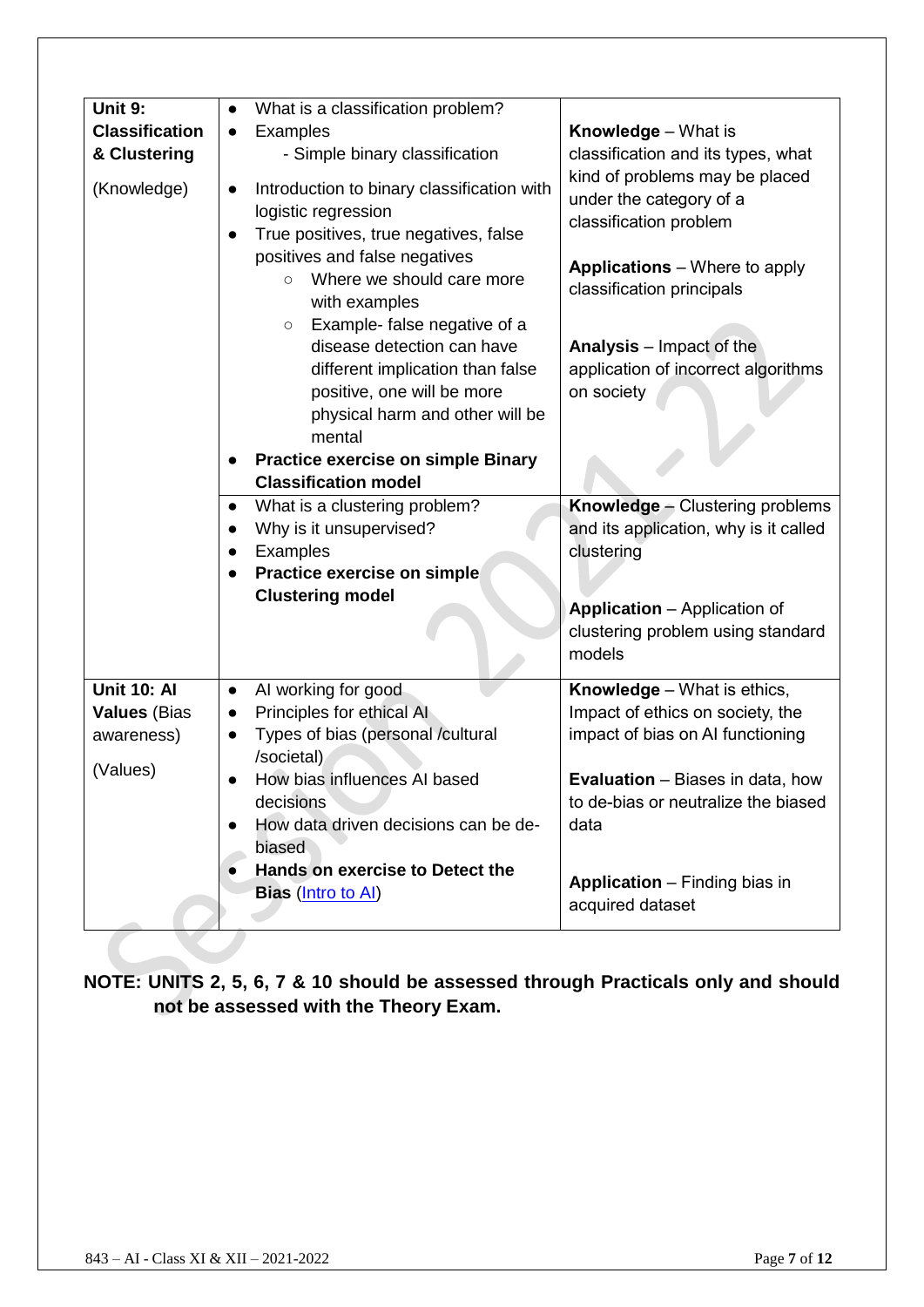# **CBSE | DEPARTMENT OF SKILL EDUCATION**

ARTIFICIAL INTELLIGENCE (SUBJECT CODE - 843)

**Class XII (Session 2021-22)**

**Total Marks: 100 (Theory - 50 + Practical - 50)**

|                      | <b>TERM</b>    | <b>UNITS</b>                                                                                                                                         | <b>NO. OF HOURS</b><br>(Theory +<br><b>Practical)</b> | <b>MAX. MARKS</b><br>(Theory + Practical) |
|----------------------|----------------|------------------------------------------------------------------------------------------------------------------------------------------------------|-------------------------------------------------------|-------------------------------------------|
|                      |                | <b>Employability Skills</b>                                                                                                                          |                                                       |                                           |
| ⋖<br>Т               | <b>Term I</b>  | <b>Unit 1: Communication Skills-IV</b>                                                                                                               | 10                                                    |                                           |
|                      |                | Unit 2: Self-Management Skills-IV                                                                                                                    | 10                                                    | 05                                        |
| PART                 |                | Unit 3: ICT Skills-IV                                                                                                                                | 10                                                    |                                           |
|                      | <b>Term II</b> | Unit 4: Entrepreneurial Skills-IV                                                                                                                    | 15                                                    | 05                                        |
|                      |                | Unit 5: Green Skills-IV                                                                                                                              | 05                                                    |                                           |
|                      |                | <b>Total</b>                                                                                                                                         | 50                                                    | 10                                        |
|                      |                | <b>Subject Specific Skills</b>                                                                                                                       |                                                       |                                           |
|                      | <b>Term I</b>  | Unit 1: Capstone Project                                                                                                                             | 10                                                    |                                           |
| <u>ന</u><br>п        |                | Unit 2: Model Lifecycle                                                                                                                              | 10                                                    | 20                                        |
| PAR <sup>-</sup>     | <b>Term II</b> | Unit 3: Storytelling Through Data                                                                                                                    | 20                                                    |                                           |
|                      |                | <b>Total</b>                                                                                                                                         | 35                                                    | 40                                        |
|                      | (PRACTICAL)    | <b>Student Capstone Project</b>                                                                                                                      |                                                       |                                           |
| ပ<br><b>ART</b><br>മ |                | <b>Student AI project</b><br><b>Development &amp; Presentation</b><br>(Team work): Submission of<br><b>Project Logbook and Video</b><br>presentation | 30                                                    | 50                                        |
|                      |                | <b>Total</b>                                                                                                                                         | 30                                                    | 50                                        |
|                      |                | <b>GRAND TOTAL</b>                                                                                                                                   | 115 Hours                                             | 100                                       |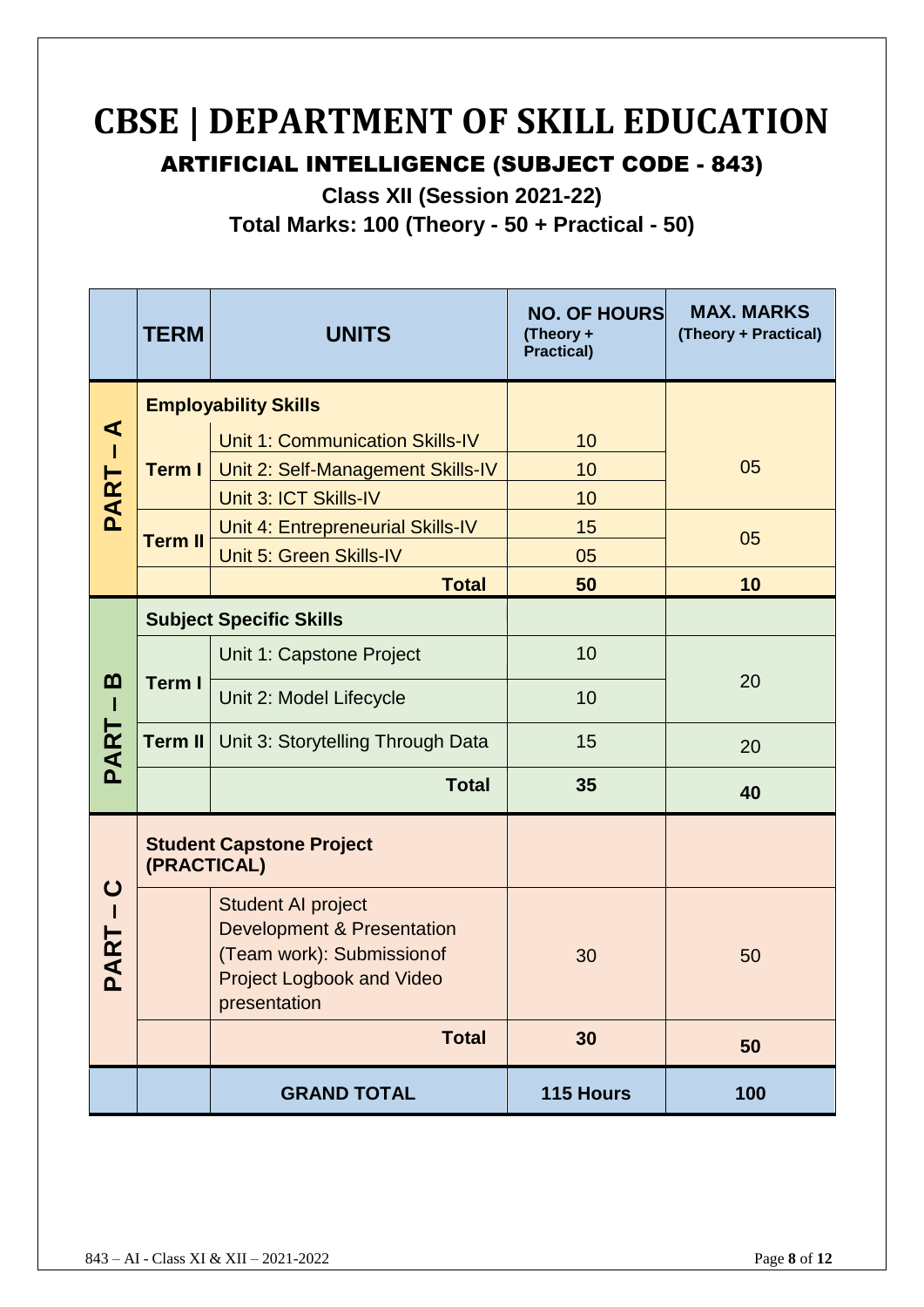## **DETAILED CURRICULUM/ TOPICS FOR CLASS XII**

## **PART-A: EMPLOYABILITY SKILLS**

| <b>S. No.</b> | <b>Units</b>                                               | <b>Duration in Hours</b> |
|---------------|------------------------------------------------------------|--------------------------|
| 1.            | Unit 1: Communication Skills-IV                            | 10                       |
| 2.            | Unit 2: Self-management Skills-IV                          | 10                       |
| 3.            | Unit 3: Information and Communication Technology Skills-IV | 10                       |
| 4.            | Unit 4: Entrepreneurial Skills-IV                          | 15                       |
| 5.            | Unit 5: Green Skills-IV                                    | 05                       |
|               | ΤΟΤΑΙ                                                      | 50                       |

#### **NOTE: Detailed Curriculum/ Topics to be covered under Part A: Employability Skills can be downloaded from CBSE website**.

#### **Part-B – SUBJECT SPECIFIC SKILLS**

• **TERM I:**

| Level 3: Al Innovate | $\bullet$<br>Unit 2: $\rightarrow$ | Unit 1: Capstone Project<br>Model lifecycle (Knowledge) |  |
|----------------------|------------------------------------|---------------------------------------------------------|--|
| <b>TERM II:</b>      |                                    |                                                         |  |

| Level 3: Al Innovate |  | Unit 3: Storytelling through data (Critical and<br><b>Creative thinking Skills)</b> |
|----------------------|--|-------------------------------------------------------------------------------------|
|----------------------|--|-------------------------------------------------------------------------------------|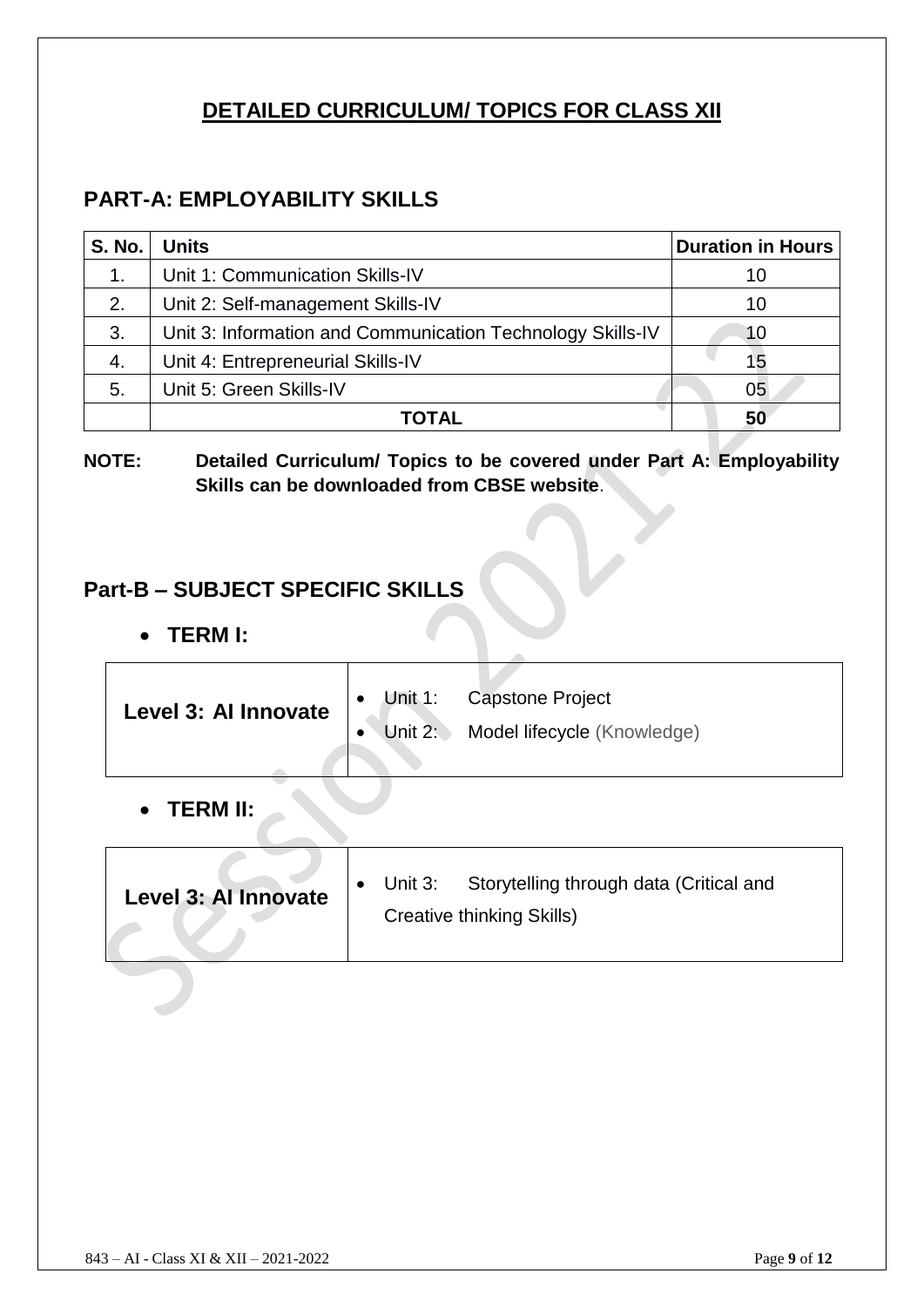## **DETAILED CURRICULUM/ TOPICS**

| Al Innovate - (Level 3) |                                                             |               |  |
|-------------------------|-------------------------------------------------------------|---------------|--|
| Unit 1:                 | Understanding the problem<br>$\bullet$                      | 10 hours to   |  |
| <b>Capstone</b>         | Decomposing the problem through DT framework<br>$\bullet$   | complete      |  |
| Project                 | Analytic Approach                                           | basic levels. |  |
|                         | Data Requirements                                           |               |  |
|                         | <b>Data Collection</b><br>$\bullet$                         |               |  |
|                         | Modelling approach<br>$\bullet$                             |               |  |
|                         | How to validate model quality<br>$\bullet$                  |               |  |
|                         | By test-train split<br>➤                                    |               |  |
|                         | $\triangleright$ Introduce concept of cross validation      |               |  |
|                         | Metrics of model quality by simple Maths and examples       |               |  |
|                         | from small datasets - scaled up to capstone project (Apply) |               |  |
|                         | RMSE- Root Mean Squared Error<br>➤                          |               |  |
|                         | $\triangleright$ MSE – Mean Squared Error                   |               |  |
|                         | $\triangleright$ MAPE - Mean Absolute Percent Error         |               |  |
|                         | Introduction to commonly used algorithms and the            |               |  |
|                         | science behind them                                         |               |  |
|                         | Showcase through a compelling story                         |               |  |
|                         |                                                             |               |  |
| Unit 2:                 | Different aspects of Model                                  | 10 hours to   |  |
| <b>Model</b>            | Train, test, validate,<br>➤                                 | complete      |  |
| lifecycle               | What are hyper parameters                                   | basic levels. |  |
| (Knowledge)             | Commonly used platforms to build and run<br>➤               |               |  |
|                         | models (Introduction)                                       |               |  |
|                         | Recommended tools                                           |               |  |
|                         | Links to different platforms                                |               |  |
|                         | Watson<br>$\circ$                                           |               |  |
|                         | Lifecycle of an AI model                                    |               |  |
|                         | <b>Build</b><br>⋗                                           |               |  |
|                         | Deploy                                                      |               |  |
|                         | Retrain<br>⋗                                                |               |  |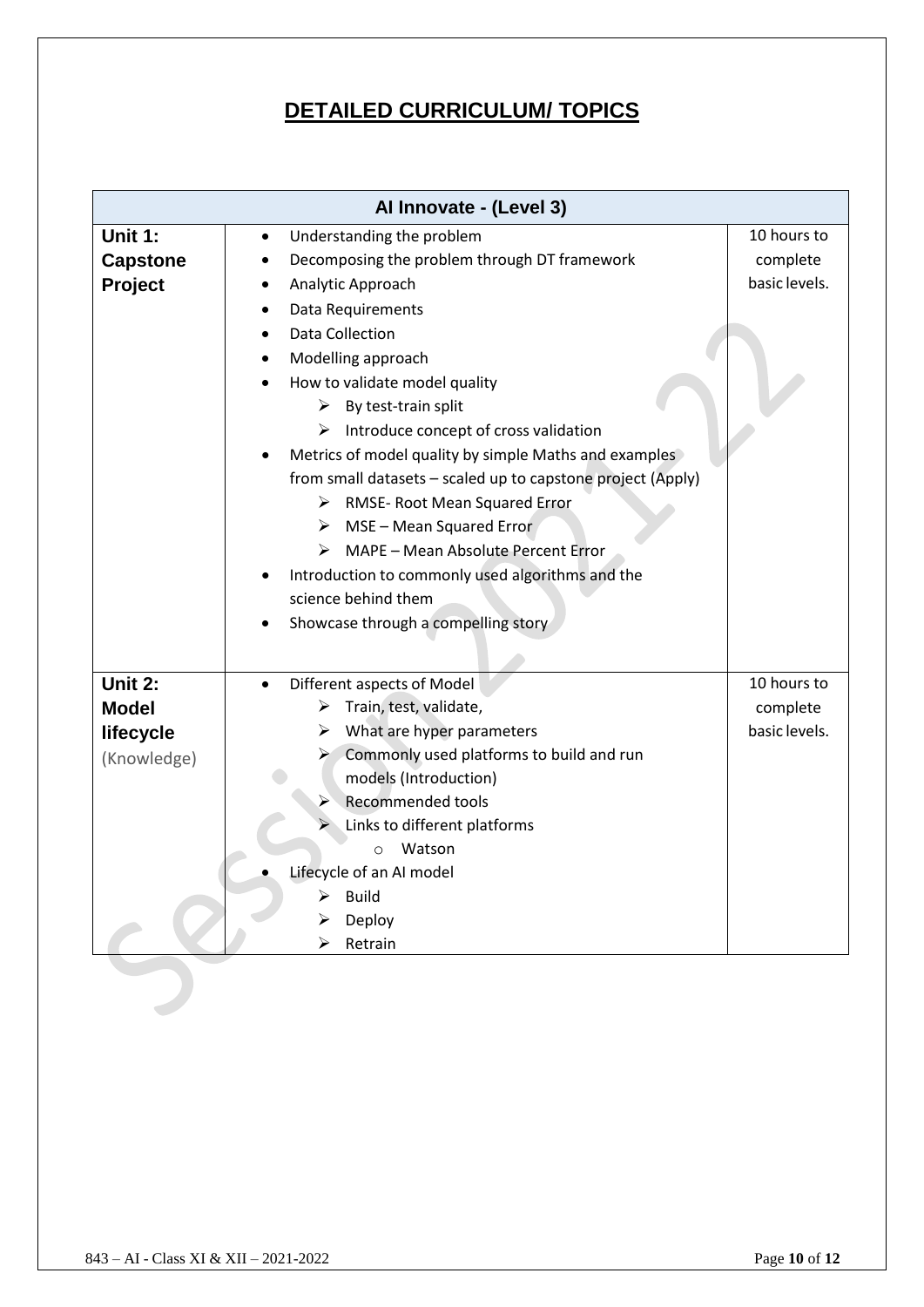| Al Innovate - (Level 3)                                                                    |                                                                                                                                                                                                                                                                                                                                                                                                                                                                                                                                                                                                                                                                                                                                                                                                                                                                                                                                                                                                                                                                                                                                                                                                                                                                                               |                                          |  |
|--------------------------------------------------------------------------------------------|-----------------------------------------------------------------------------------------------------------------------------------------------------------------------------------------------------------------------------------------------------------------------------------------------------------------------------------------------------------------------------------------------------------------------------------------------------------------------------------------------------------------------------------------------------------------------------------------------------------------------------------------------------------------------------------------------------------------------------------------------------------------------------------------------------------------------------------------------------------------------------------------------------------------------------------------------------------------------------------------------------------------------------------------------------------------------------------------------------------------------------------------------------------------------------------------------------------------------------------------------------------------------------------------------|------------------------------------------|--|
| Unit 3: Story-<br>telling through<br>data<br>(Critical and<br>Creative thinking<br>Skills) | • The Need for Storytelling<br>Information processing and recalling stories<br>$\circ$<br>Why is storytelling important?<br>$\circ$<br>Structure that story!<br>$\circ$<br>How to create stories?<br>Begin with a pen-paper approach<br>O<br>Dig deeper to identify the sole purpose of your story<br>O<br>Use powerful headings<br>$\circ$<br>Design a Road-Map<br>$\circ$<br>Conclude with brevity<br>$\circ$<br>Ethics of storytelling<br>Types of Data and Suitable Charts<br>Text [Wordclouds]<br>$\circ$<br>Mixed [Facet Grids]<br>$\circ$<br>Numeric [Line Charts/ Bar Charts]<br>$\circ$<br><b>Stocks [Candlestick Charts]</b><br>$\circ$<br>Geographic [Maps]<br>$\circ$<br>Stories During the Steps of Predictive Modeling<br>Data Exploration<br>$\circ$<br><b>Feature Visualizing</b><br>$\circ$<br><b>Model Creation</b><br>$\circ$<br><b>Model Comparisons</b><br>$\circ$<br><b>Best Practices of Storytelling</b><br>Reference Material /Online Resources:<br>Analytics Vidhya<br>$\circ$<br>(https://www.analyticsvidhya.com/blog/2020/05/art-<br>storytelling-analytics-data-science/)<br>Udemy:<br>$\circ$<br>(https://www.udemy.com/course/tell-a-story-with-data/)<br>Coursera:<br>$\circ$<br>(https://www.coursera.org/learn/intro-business-analytics)<br>Coursera:<br>O | 15 hours to<br>complete<br>basic levels. |  |
|                                                                                            | (https://www.coursera.org/learn/communicate-with-impact)                                                                                                                                                                                                                                                                                                                                                                                                                                                                                                                                                                                                                                                                                                                                                                                                                                                                                                                                                                                                                                                                                                                                                                                                                                      |                                          |  |
| <b>Student Project</b><br><b>Work</b><br>(Practical)                                       | Student capstone project development<br>Students to form teams and work on developing an AI<br>based project<br>Resources like the AI Project Guide and AI Project LogBook<br>to be used                                                                                                                                                                                                                                                                                                                                                                                                                                                                                                                                                                                                                                                                                                                                                                                                                                                                                                                                                                                                                                                                                                      | 30 hours                                 |  |